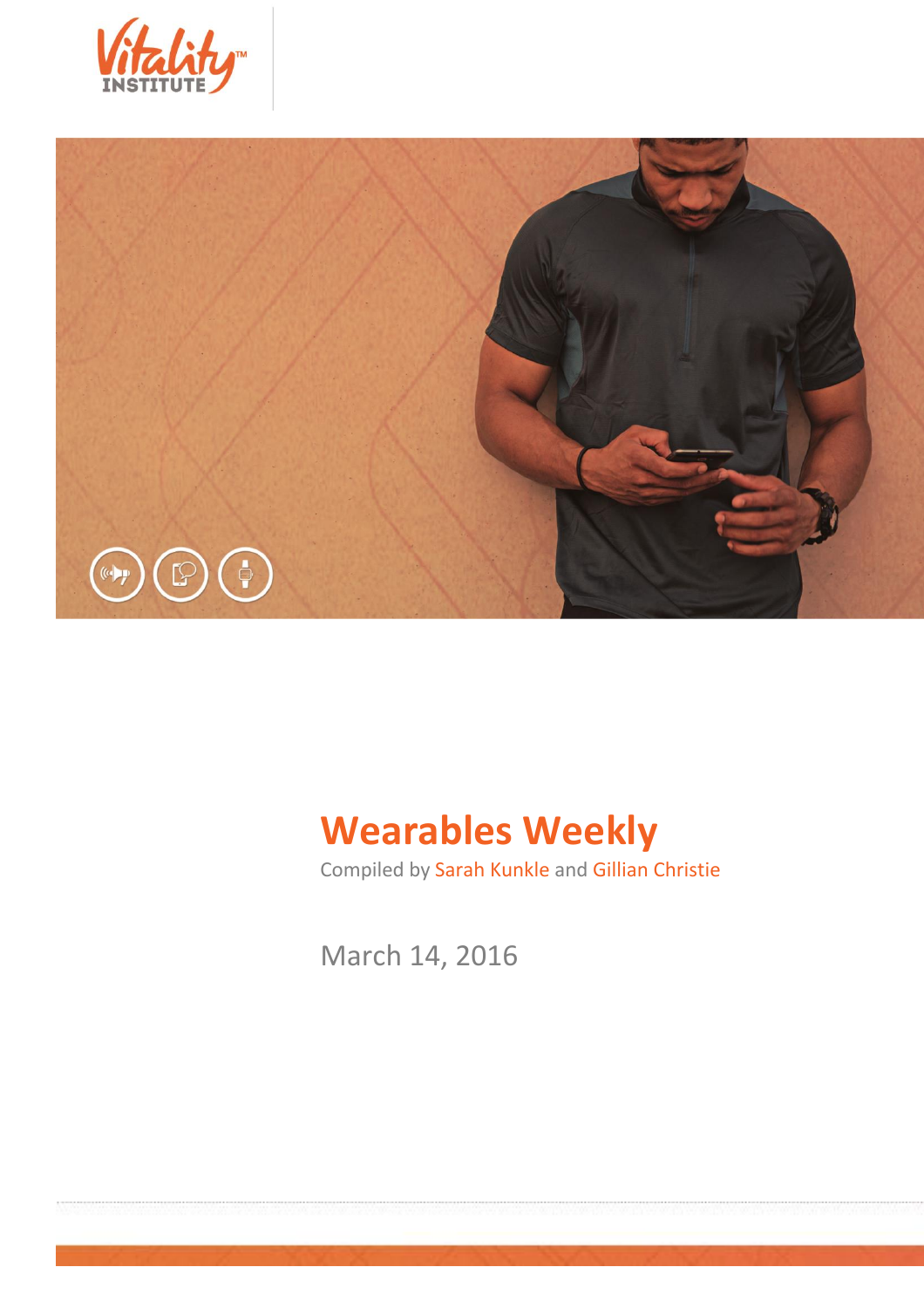

*There is more evidence that wearable devices are moving beyond activity tracking. Apple files a patent that would allow the Apple Watch to come to the rescue in a medical emergency and another device demonstrates that it can help smokers meaningfully reduce cravings. Read the latest below!*

### **[JAMA study is the latest to examine health app privacy policies](http://mobihealthnews.com/content/jama-study-latest-examine-health-app-privacy-policies)**

According to a study of 211 apps published in the Journal of the American Medical Association (JAMA), 81 percent of diabetes apps in the Google Play store did not provide privacy policies to users. Of the apps that did have privacy policies, 17 percent said data could be disclosed to advertisers and 48 percent said cookies would be used. According to the researchers, medical professionals should consider these implications prior to encouraging patients to use health apps as patients might believe that health information entered into an app is private even though that generally is not the case.

**Importance:** There are currently no US federal legal protections against sharing data from medical apps with third parties. Vitality's recently released Guidelines for Personalized Health Technology aim to address this ambiguity by creating a standardized approach towards the management and stewardship of data from personalized health technologies.

#### **[The Apple Watch could save your life](http://www.refinery29.com/2016/03/105673/apple-watch-emergency-response-patent-filing)**

Apple has filed a patent application for a feature that would allow the Apple Watch to detect medical emergencies using the accelerometer and heart rate sensor. For example, a sudden movement followed by an absence of heart rate might indicate a heart attack. In order to prevent false positives, the device would ask for a response using voice, motion, or gesture. If a user failed to respond, a linked iPhone could then take action such as calling emergency services or notifying a trusted contact.

**Importance:** Although the Apple Watch is currently focused on fitness tracking and mobile notifications, the company has already partnered with many healthcare entities to use the watch and HealthKit for clinical and research purposes. This patent demonstrates Apple's intentions to expand its medical applications.

#### **[Wearable for smoking cessation reduces cravings in small trial](http://mobihealthnews.com/content/wearable-smoking-cessation-reduces-cravings-small-trial)**

In a randomized, double-blinded study of 24 adult men who smoked more than 10 cigarettes per day, participants who used a wearable, smartphone-connected drug delivery device for smoking cessation showed a statistically significant and clinically meaningful reduction in cravings compared to the placebo group. The device, manufactured by Chrono Therapeutics, delivers nicotine replacement therapy in a similar manner as nicotine patches. However, rather than a gradual timed release, Chrono's device delivers the drugs at specific times that coincide with the user's cravings. The companion app also helps users cope with cravings by delivering messages, which are also timed to coincide with cravings.

**Importance:** Adherence is a major challenge for smoking cessation products. The Chrono device can detect non-adherence and provide real-time reminders to users. The product also addresses the psychological symptoms of addiction by providing behavioral support through the companion app.